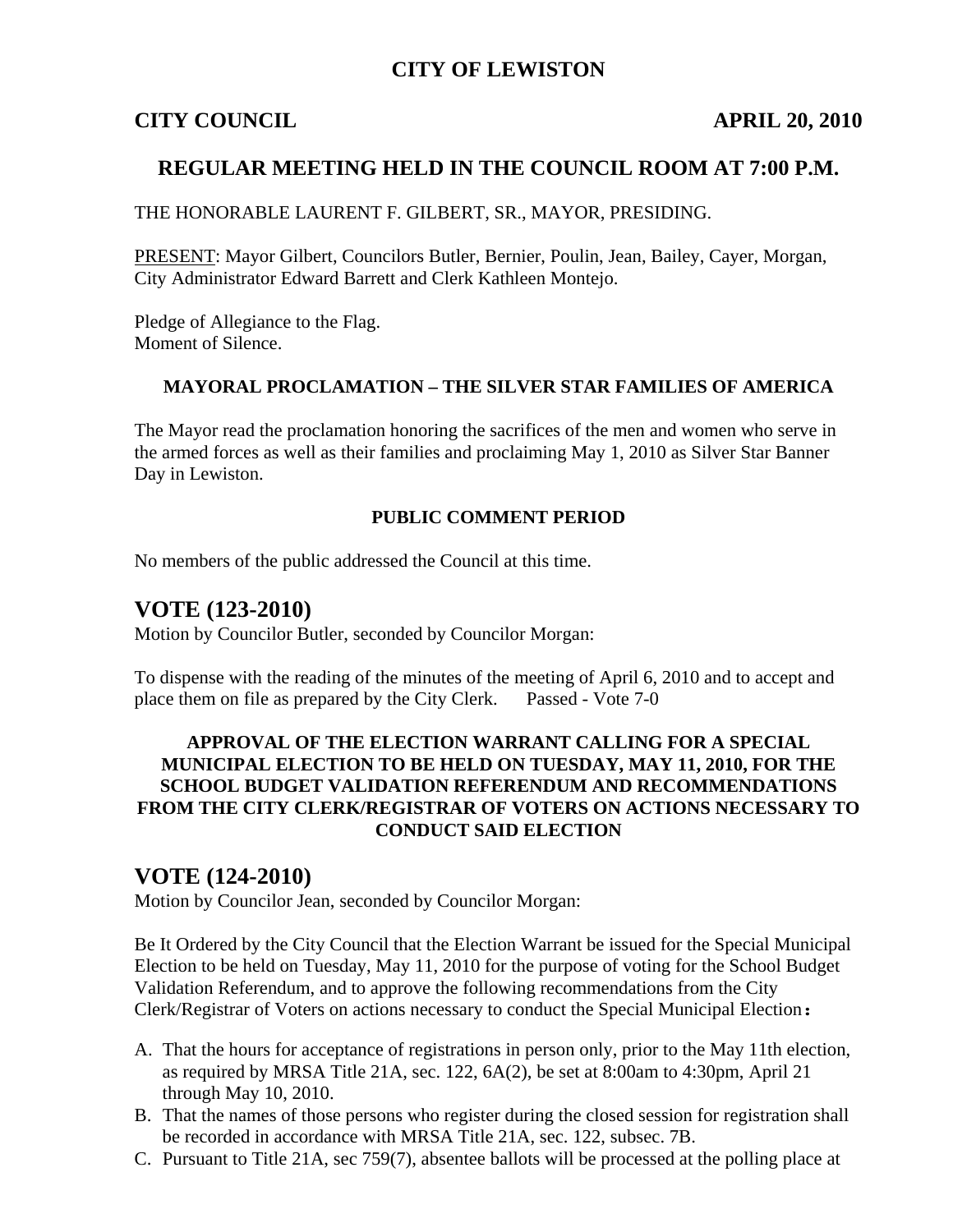7:00am, 6:00pm and any and all remaining shall be processed at 8:00pm, if necessary.

D. To appoint the City Clerk as the City's Election Warden and the Deputy Registrar of Voters as theCity's Ward Clerk, for the May 11 election.

Passed - Vote 7-0

#### **AUTHORIZATION FOR CITY ADMINISTRATOR TO APPROVE OR DENY ALL REQUESTS TO PLACE TEMPORARY SIGNS, BANNERS, FLAGS AND DECORATIONIS IN THE PUBLIC RIGHT OF WAY, ON BEHALF OF THE MUNICIPAL OFFICERS**

## **VOTE (125-2010)**

Motion by Councilor Jean, seconded by Councilor Morgan:

ORDERED, That the City Council hereby authorizes the City Administrator or Deputy City Administrator to review and approve or deny all requests to place temporary signs, banners, flags and other decorations in the public right of way, on behalf of the Municipal Officers, during the period of April 20, 2010 through January 10, 2012. Passed - Vote 7-0

### **AUTHORIZATION TO ACCEPT TRANSFER OF FORFEITURE FUNDS**

## **VOTE (126-2010)**

Motion by Councilor Jean, seconded by Councilor Morgan:

That pursuant to Title 15, Maine Revised Statutes Annotated, Section 5824(3) and Section 5822(4)(A), the City Council hereby acknowledges and approves of the transfer of items as outlined on the attached listing, less administrative fees or any portion thereof, in the cases of US Department of Justice Drug Enforcement Administration vs the cases outlined on the attached listing. Being funds forfeited pursuant to court process. It is further acknowledged that these funds shall be credited to the 'City of Lewiston Drug Enforcement Program', funds to be deposited in Account No. 590-3514050 at TD Bank. Passed - Vote 7-0

#### **PUBLIC HEARING ON A NEW APPLICATION FOR A LIQUOR LICENSE FOR MARCHE, 40 LISBON STREET**

Mayor Gilbert opened the public hearing to receive citizen input and comment. No members of the public spoke for or against this issue. Mayor Gilbert then closed the hearing.

# **VOTE (127-2010)**

Motion by Councilor Cayer, seconded by Councilor Morgan:

To authorize the City Clerk's Office to approve a new liquor license application for Marche, 40 Lisbon Street. Passed - Vote 7-0

### **APPROVAL OF REVISIONS TO THE CITY POLICY MANUAL FOR THE BUILDING PERMIT FEE SCHEDULE, ELECTRICAL PERMIT FEE SCHEDULE, PLUMBING**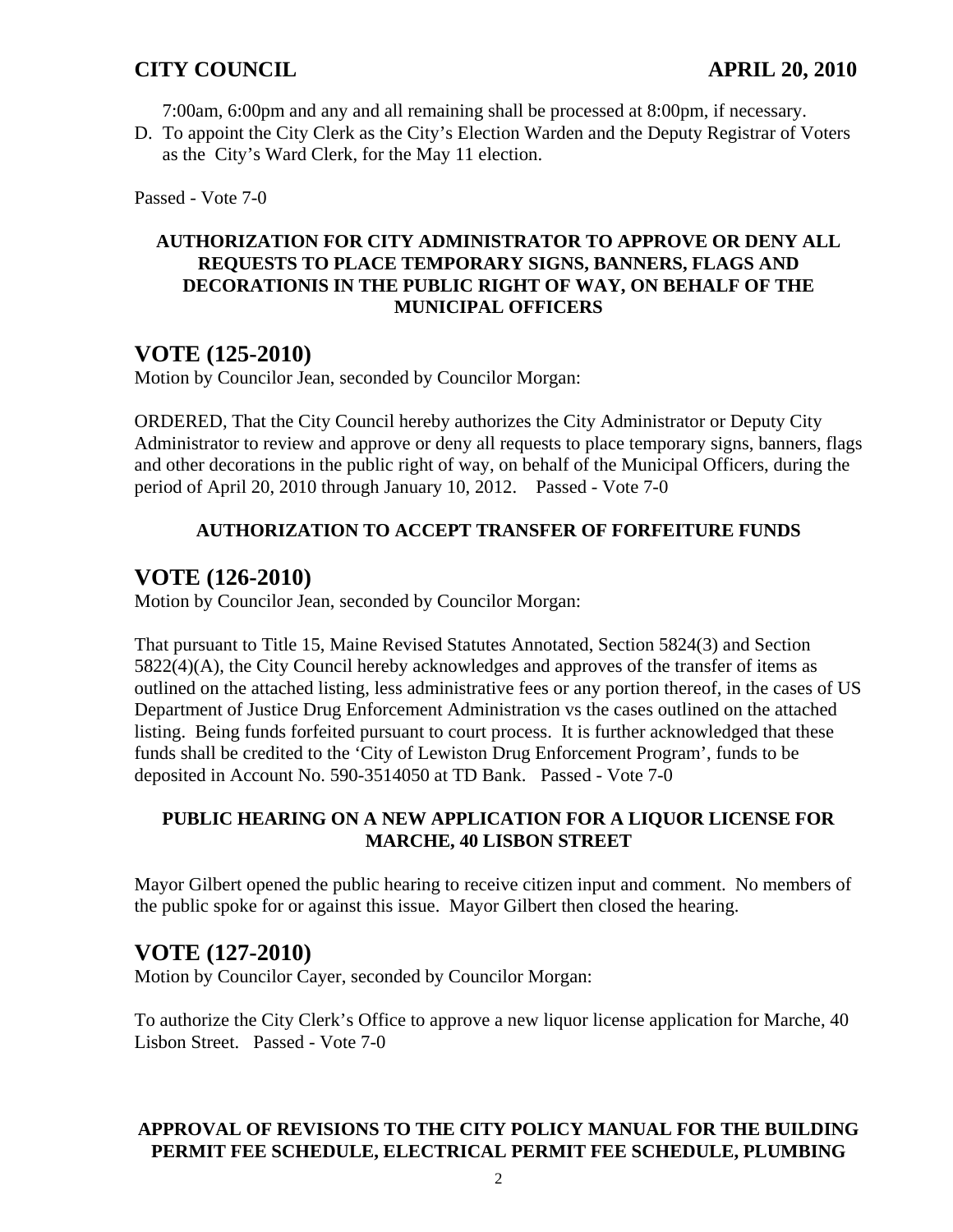#### **PERMIT FEE SCHEDULE AND ZONING AND LAND USE CODE APPLICATION FEE SCHEDULE**

## **VOTE (128-2010)**

Motion by Councilor Butler, seconded by Councilor Jean:

To adopt the Resolve, effective July 1, 2010, to amend the City Policy Manual by repealing the following policies and by adopting and establishing the proposed replacement policies: Policy Manual 4 – Building Permit Fee Schedule; Policy Manual 16 – Electrical Permit Fee Schedule; Policy Manual 43 – Plumbing Permit Fee Schedule; and Policy Manual 71 – Zoning and Land Use Code Application Fee Schedule:

Be it Resolved By the City Council of the City of Lewiston that effective July 1, 2010, the Policy Manual for the City of Lewiston is amended by repealing the following policies and replacing them in their entirety with the revised policies as attached hereto and made a part hereof.

Policy 4 -- Building Permit Fee Schedule Policy 16 -- Electrical Permit Fee Schedule Policy 43 -- Plumbing Permit Fee Schedule Policy 71 -- Zoning and Land Use Code Application Fee Schedule

Passed - Vote 7-0

#### **PUBLIC HEARING ON AN ORDER TO VACATE THE PROPOSED "PAPER" STREET KNOWN AS TERRACE AVENUE ON THE APPROVED SUBDIVISION PLAN OF SWITZERLAND TERRACE**

## **VOTE (129-2010)**

Motion by Councilor Poulin, seconded by Councilor Cayer:

To adopt the Order to vacate the proposed "paper" street known as Terrace Avenue, on the approved subdivision plan of Switzerland Terrace, and to direct the City Clerk to file said Order with the Registry of Deeds in accordance with state statutes:

Whereas, a petition has been submitted to vacate Terrace Avenue, a proposed public way; and

- Whereas, Terrace Avenue was never constructed or used as a public way and has not been accepted by the City; and
- Whereas, this proposed way still appears on the official subdivision plan of Switzerland Terrace; and

Whereas, the Planning Board voted unanimously on April 12, 2010 to send a favorable recommendation to the City Council regarding the proposed vacation of this way; and

Whereas, the Public Services, Public Works, Fire, and Police Departments have expressed no concerns regarding vacating this way; and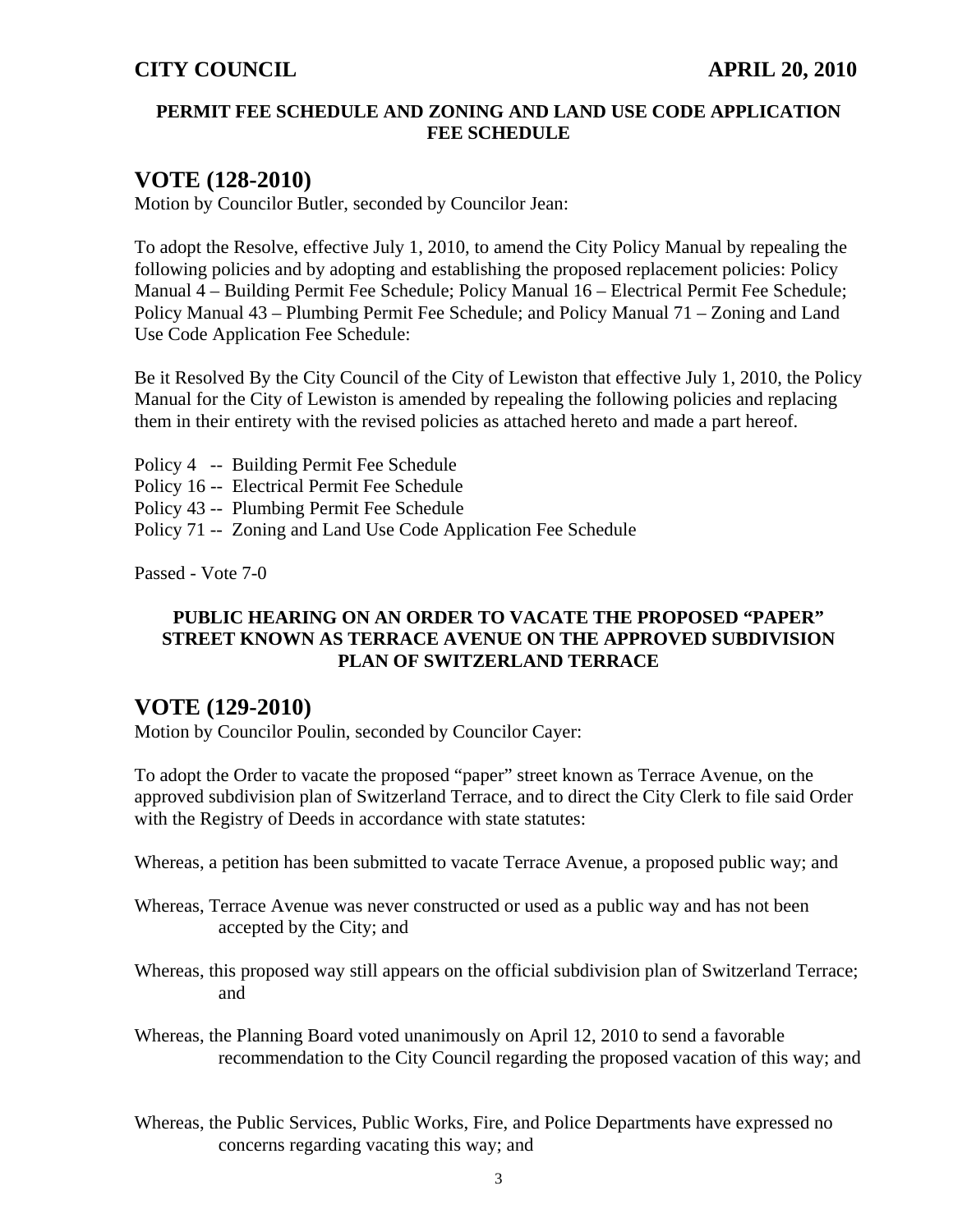# **CITY COUNCIL APRIL 20, 2010**

- Whereas, all required parties have been notified of the public hearing held before the City Council on April 20, 2010; and
- Whereas, seeing that no public need exists for the continued existence of this way, Planning and Code Enforcement recommend that it be vacated;

Now, therefore, be it Ordered By the City Council of the City of Lewiston that Terrace Avenue, an unbuilt public way as shown on the Switzerland Terrace subdivision plan and recorded in the Androscoggin County Registry of Deeds, Book of Plans, Volume 2, and Page 47, is hereby vacated from the southerly corner of Lot 206 and 107 to the north corner of Lot 212 and 192 extending from Fitzgerald Avenue to Riverview Avenue.

Passed - Vote 7-0

#### **ORDER AUTHORIZING THE CITY ADMINISTRATOR TO IMPLEMENT STAFF REDUCTIONS INCLUDED IN THE PROPOSED FY2011 BUDGET**

Councilors inquired about City Administration's contact with the six employee unions for possible ideas for budget reductions in recognition of the pending lay offs of employees. Mr. Barrett stated he has not had any discussions with the unions as of yet since he needs clarification from the Council regarding their targeted and intended goal for the budget. Councilors urged Mr. Barrett to engage in dialog with the unions as soon as possible. Councilors also stated they need to see the list prepared by the City Administrator of the twenty positions that will be eliminated, in order to make an educated decision on this proposed lay offs. Mr. Barrett noted once the list is released it the Council, the list becomes public and he urged the Council to allow him time to communicate directly with the impacted employees before the information is known publicly.

# **VOTE (130-2010)**

Motion by Councilor Bernier, seconded by Councilor Butler:

To direct City Administration to release the compiled list of twenty staff reductions immediately, but to only release the titles of the positions and not the names of the staff members holding the position. Did Not Pass - Vote 1-6 (Councilor Bernier in favor; others opposed)

# **VOTE (131-2010)**

Motion by Councilor Poulin, seconded by Councilor Bernier:

To postpone action on this item to the May 4 Council meeting. Passed - Vote 7-0

## **ORDER AUTHORIZING THE CITY ADMINISTRATOR TO EXECUTE A FINAL AGREEMENT WITH OXFORD NETWORKS TERMINATIONG CABLE TV SERVICES IN ACCORDNANCE WITH THE PROVISIONS OF THE DISCONTINUATION OF VIDEO TERM SHEET**

## **VOTE (132-2010)**

Motion by Councilor Morgan, seconded by Councilor Jean: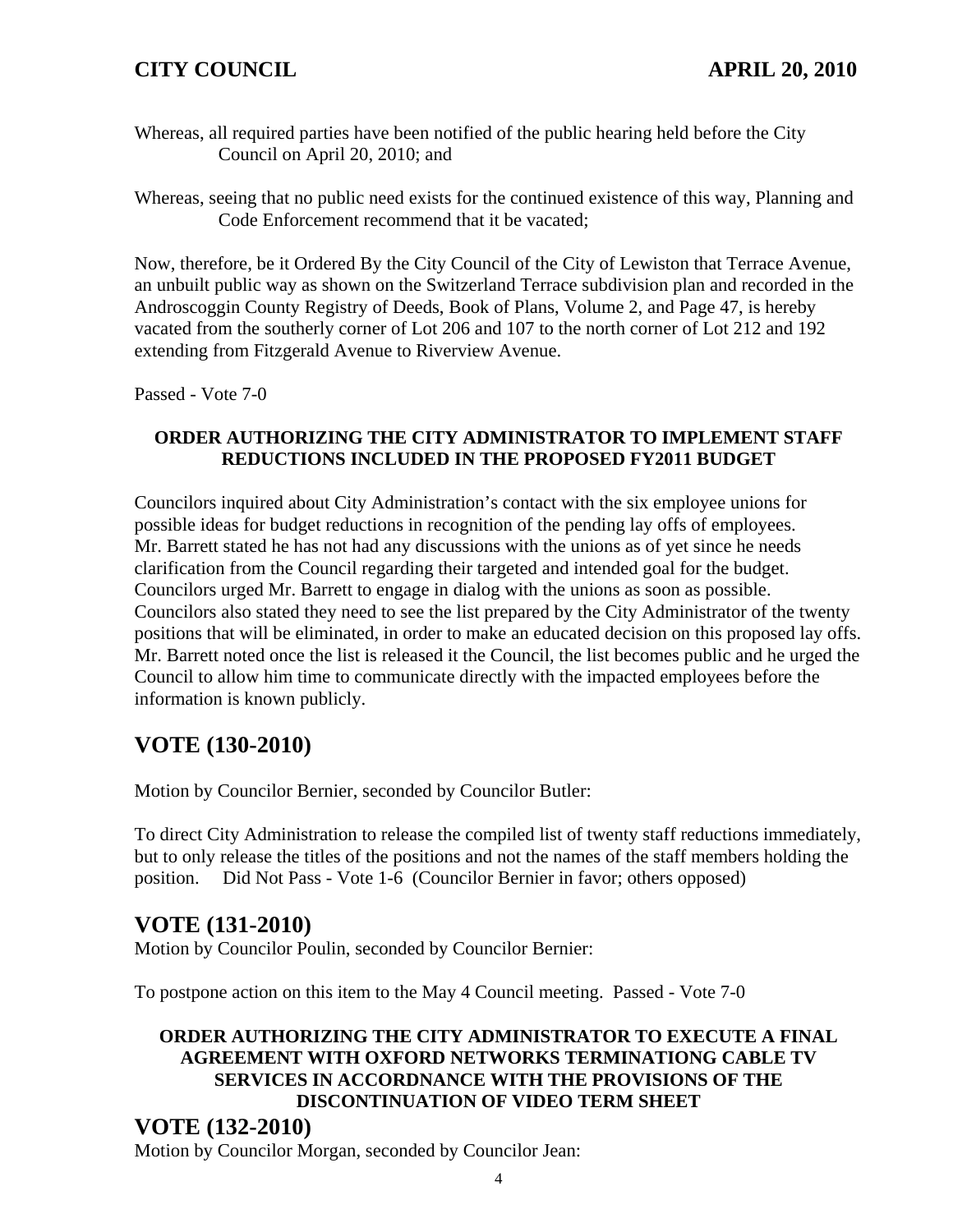## **CITY COUNCIL APRIL 20, 2010**

To adopt the Order authoring the City Administrator to negotiate and execute an Agreement with Oxford Networks for the discontinuation of their cable television Franchise Agreement, based upon the Term Sheet:

Whereas, Oxford Networks will discontinue IPTV services on or before May 1, 2010; and

- Whereas, the decision by Oxford Networks to terminate their Cable TV franchise agreement in advance of the expiration date of June 1, 2014 required that Oxford Networks negotiate the impact of the termination of IPTV services to the community; and
- Whereas, the Auburn City Council voted to support this agreement, which was jointly negotiated with the cooperation of Auburn's Assistant City Manager, on March 22, 2010; and
- Whereas, the negotiated Term Sheet between the City of Lewiston and Oxford Networks will provide over \$300,000 in value to the city through \$240,000 in telephone expense credits over the next 10 years; \$26,000 in cash payments over the next four years; and through the extension of Oxford Networks fiber optics to the Sabattus Street fire substation within 18 months from July 1, 2010;

Now, therefore, be it Ordered By the City Council of the City of Lewiston that the City Administrator is authorized to negotiate and execute an Agreement with Oxford Networks for the discontinuance of their CATV Franchise Agreement based upon the attached term sheet.

Passed - Vote 7-0

#### **ORDER AUTHORIZING THE CITY ADMINISTRATOR TO EXECUTE A TELECOMMUNCIATIONS DUCT BANK EASEMENT WITH THE PRESIDENT AND TRUSTEES OF BATES COLLEGE ALLOWING THEM TO INSTALL A DUCT BANK CROSSING FRYE STREET**

## **VOTE (133-2010)**

Motion by Councilor Butler, seconded by Councilor Poulin:

To adopt the Order authorizing the City Administrator to execute an easement with Bates College allowing the installation of a telecommunications duct bank crossing Frye Street between the properties of 10 and 17 Frye Street and directing the City Clerk to record said easement with the Registry of Deeds:

Whereas, Bates College is renovating the property at 10 Frye St for student apartments; and

Whereas, Bates College wishes to install new telephone/data service lines to the building from another building located across the street at 17 Frye St; and

Whereas, the Departments of Public Works and Public Services have reviewed the request and agree the ductwork installation will not impact other utilities or use of the street; Now, therefore, be it Ordered by the City Council of the City of Lewiston that the City Administrator is authorized to execute an easement allowing the installation of a telecommunications duct bank crossing Frye St between the properties of 10 and 17 Frye St.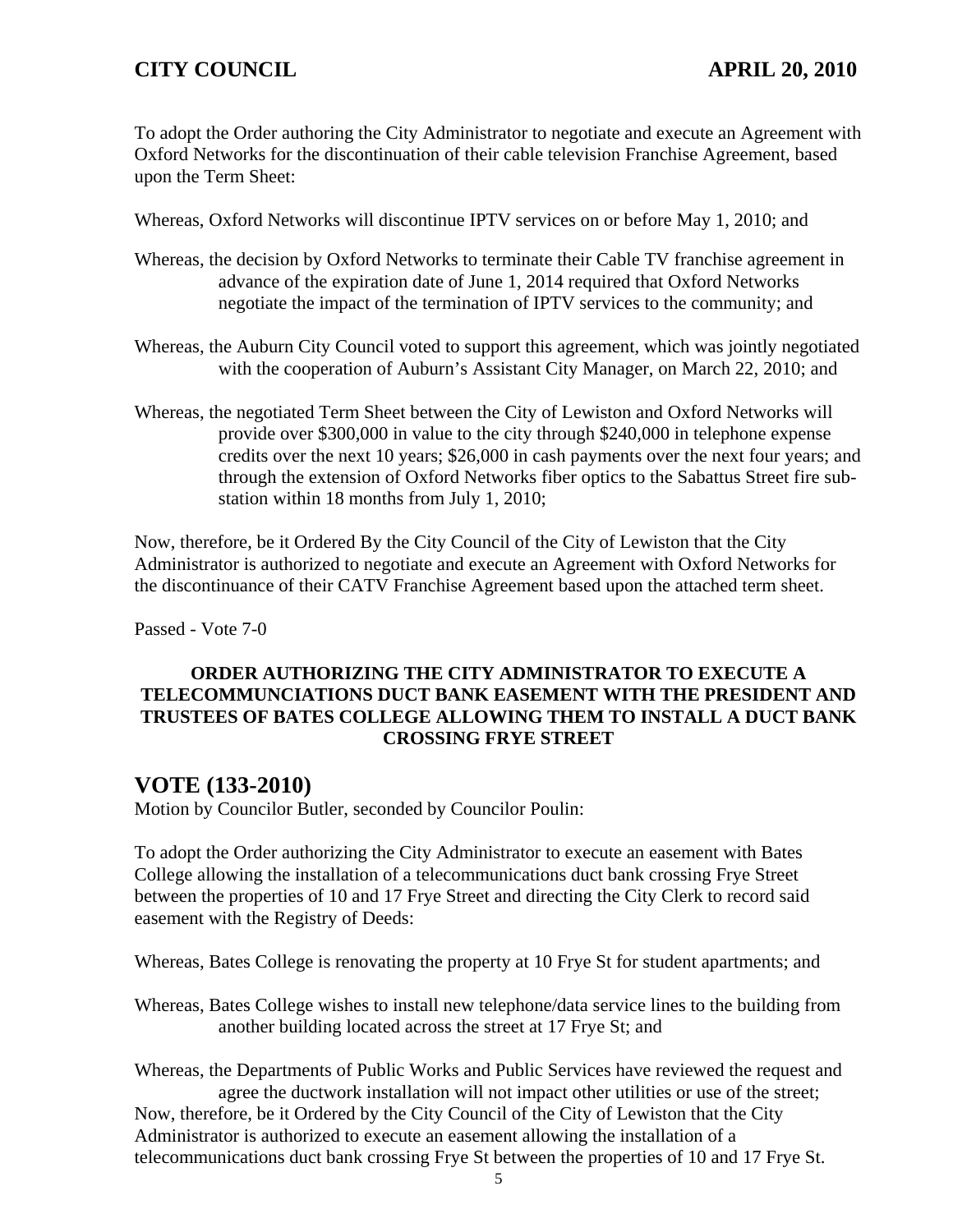## **CITY COUNCIL APRIL 20, 2010**

Passed - Vote 7-0

#### **ORDER AUTHORIZING STAFF TO PROCEED WITH THE REMOVAL OF EXCESS STREET LIGHTS LOCATED ON ARTERIAL STREETS IN SERVICE ZONE 2**

# **VOTE (134-2010)**

Motion by Councilor Butler, seconded by Councilor Jean:

To adopt the Order authorizing the staff to proceed with the removal of eighty-nine street lights located on arterial streets within Service Zone 2:

- Whereas, in 2009, the City Council adopted a street light policy outlining the placement and spacing of street lights; and
- Whereas, this policy was adopted in an effort to establish a uniform lighting standard for the City and to allow for the removal of excess street lighting and a reduction in City expenses; and
- Whereas, the initial phase of lighting reduction in Service Zone 3 was authorized in February 2010; and
- Whereas, this effort will now be extended to various arterial streets located in Service Zone 2; and
- Whereas, in order to simplify the removal process and allow for more rapid benefit from reduced electricity consumption, removal of designated lights should be done without the trial period previously used which required staff to visit each light at least twice;

Now, therefore, be it Ordered by the City Council of the City of Lewiston that Staff is hereby authorized to undertake the removal of 89 lights located on arterials in Service Zone 2 in accordance with the standards found in the Streetlight Policy. Streets to be addressed include Main Street (26 lights), Sabattus Street (28 lights), Lisbon Street (27 lights), and Pine Street between Webster and Sabattus (8 lights) for an annual savings of approximately \$11,748. Given that these lights are located on arterial streets, the prior trial system for street light removal is waived for these removals.

Passed - Vote 7-0

#### **RESOLVE APPROVING THE DONATION OF AN EARLY MODEL DRILL PRESS TO MUSEUM L/A**

# **VOTE (135-2010)**

Motion by Councilor Cayer, seconded by Councilor Morgan:

To approve the Resolve authorizing the donation to Museum L/A of an early model drill press, manufactured by J. E. Snyder & Sons Company, which is currently in the possession of the Public Works Department: